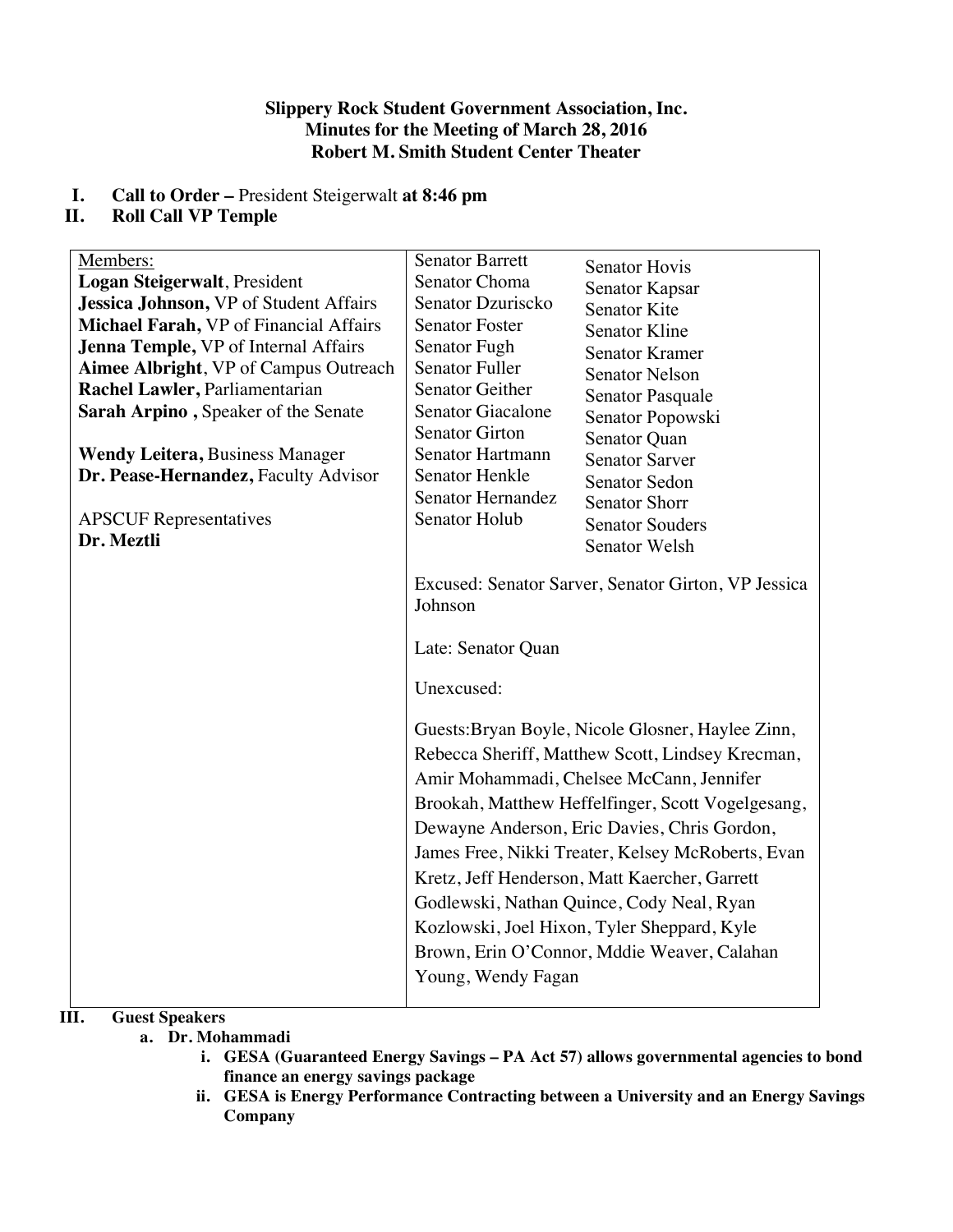- **iii. GESA projects utilize a financing mechanism that allows the University to pay for today's facility upgrades with tomorrow's energy savings with little or no impact to SRU's cash flow**
- **iv. After review of RFP's Honeywell was chosen**
- **v. Project includes lighting systems upgrades, lighting controls installation, vending machine energy controls, roof replacements, window replacements, HVAC unit replacements, kitchen hood controls, etc.**
- **vi. Borrow/finance to implement energy conservation measures**
- **vii. Scenario One: Invest \$9.6 million and save \$14 million**
- **viii. Scenario Two: Invest \$6.2 million and save \$7.4 million**
- **ix. Grand Total Net Savings Scenario 1 & 2**
	- **1. Costs - \$15 million**
	- **2. Savings - \$21 million**
	- **3. Net Savings - \$6 million**

## **IV. Officer Reports**

- **a. President Steigerwalt**
	- **i. State Budget was passed**
	- **ii. Advocacy Days in Harrisburg next week**
	- **iii. Liters of the Week – Sophia Sarver and Abigail Fugh**
- **b. VP Temple**
	- **i. Rising Star winners have been selected**
	- **ii. Bonding is April 10th at 2:15 pm**
	- **iii. Carpool sign up will be at next Informal**
- **c. VP Farah**
	- **i. Budgeting is done for the most part**
	- **ii. Budgetary Reserve \$98,710.55**
	- **iii. Working on goals for next semester**
	- **iv. Approving Budget for 2016-2017**
- **d. VP Johnson**
	- **i. Safety Week – 133 people attended at least one event**
	- **ii. Next committee time Wednesday, March 30th at 6:00 in the CSIL**
- **e. VP Albright**
	- **i. Spring Fling is located outside of Watson on April 28th**
	- **ii. Movie this weekend: Dirty Grandpa**
	- **iii. New SGA logo**
- **f. Parliamentarian Lawler**
	- **i. Election Campaigning has begun**
	- **ii. Debate Day will be changed**
	- **iii. Voting will be on D2L**
- **g. Speaker Arpino**
	- **i. SGA Banquet is April 17th at 6:00 pm**
	- **ii. Walking Campaign kickoff is April 4th**
	- **iii. Two pairs of Adidas sneakers and a Fitbit will be raffled**
- **V. Old Business**
	- **a. Motion #1 VP Farah motions to untable and approve the Constitutional changes that were presented by the Rules and Policies committee at the last Formal Senate meeting. Farah/Giacalone**
		- **Motion Passes**

# **VI. New Business**

**a. Motion #2 That SRSGA approves the minutes from the March 14th Formal Senate Meeting. Choma/Hernandez Motion Passes**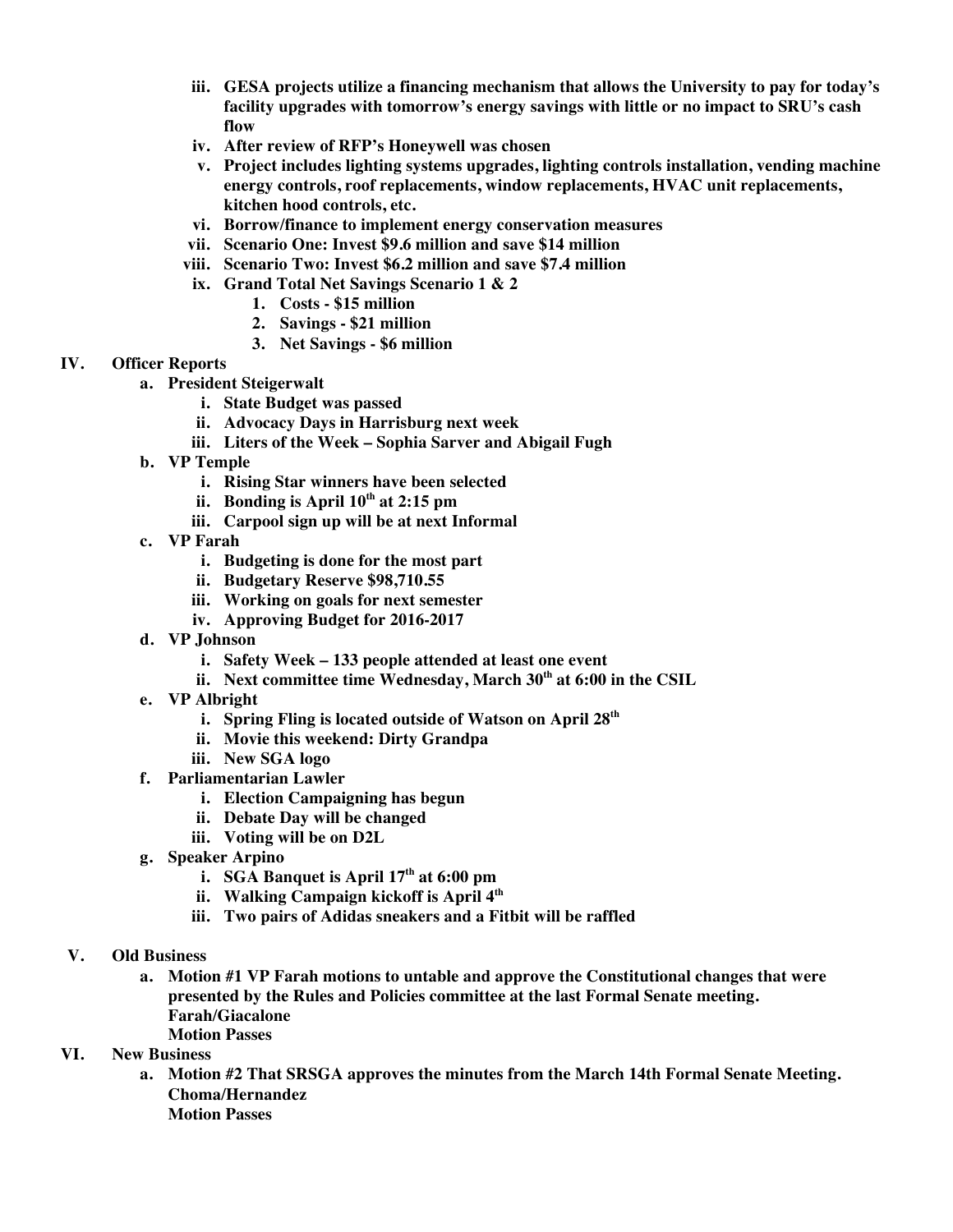- **b. Motion #2 VP Albright motions to approve the new SRSGA logo. Albright/Holub VP Albright moves to amend the motion to include the same font as displayed. VP Temple motions to table the entire discussion of the SRSGA logo to our next Senate Meeting. Temple/Farah Senator Barrett opposed. Motion tabled.**
- **c. Motion #3 Senator Giacalone motions that the SRSGA approves the New Initiative Request of \$6,720 for the Competitive Bass Anglers for transportation reimbursement. Giacalone/Welsh Motion Passes**
- **d. Motion #4 Senator Choma motions that the SRSGA approves the New Initiative Request of \$11,183.60 for Inline Hockey for entrance fees, transportation, and lodging. Choma/Kite Motion Passes**
- **e. Motion #5 Senator Geither motions that the SRSGA approves the New Initiative Request of \$5,329 for Goalball Club for transportation, airfare, and lodging. Geither/Fugh Motion Passes**
- **f. Motion #6 Senator Dzuriscko motions that the SRSGA recognizes the Association of Information Technology Professionals Student Chapter for Information Systems and Information Technology Majors & Minors as a new organization. Dzuriscko/Welsh VP Farah motions to friendly amend the motion to state that "the SRSGA recognizes the Association of Information Technology Professionals Slippery Rock University Student Chapter as a new organization." Dzuriscko and Welsh approve the friendly amendment. Motion Passes**
- **g. Motion #7 Senator Welsh motions that the SRSGA commissions President Logan Steigerwalt to write a letter of support to the Provost's Office in regard to the anticipated replacement of Suzie's Woods. Welsh/Henkle Motion Passes**
- **h. Motion #8 VP Farah motions that SRSGA approves the 2016-2017 club and organization budget submissions totaling \$1,933,023.11 as reviewed and recommended by the Finance Committee. Farah/Giacalone VP Farah abstains Motion Passes**

**Motion #9 Senator Fugh motions to incorporate the Student Success Committee as an ad hoc committee of SRSGA. Fugh/Kite Senator Choma opposes Senator Fugh, Senator Welsh, VP Farah and VP Temple abstain Motion Passes** 

#### **VII. Open Forum**

**a. April 28th from 5-8 pm – Spring Fling at Watson**